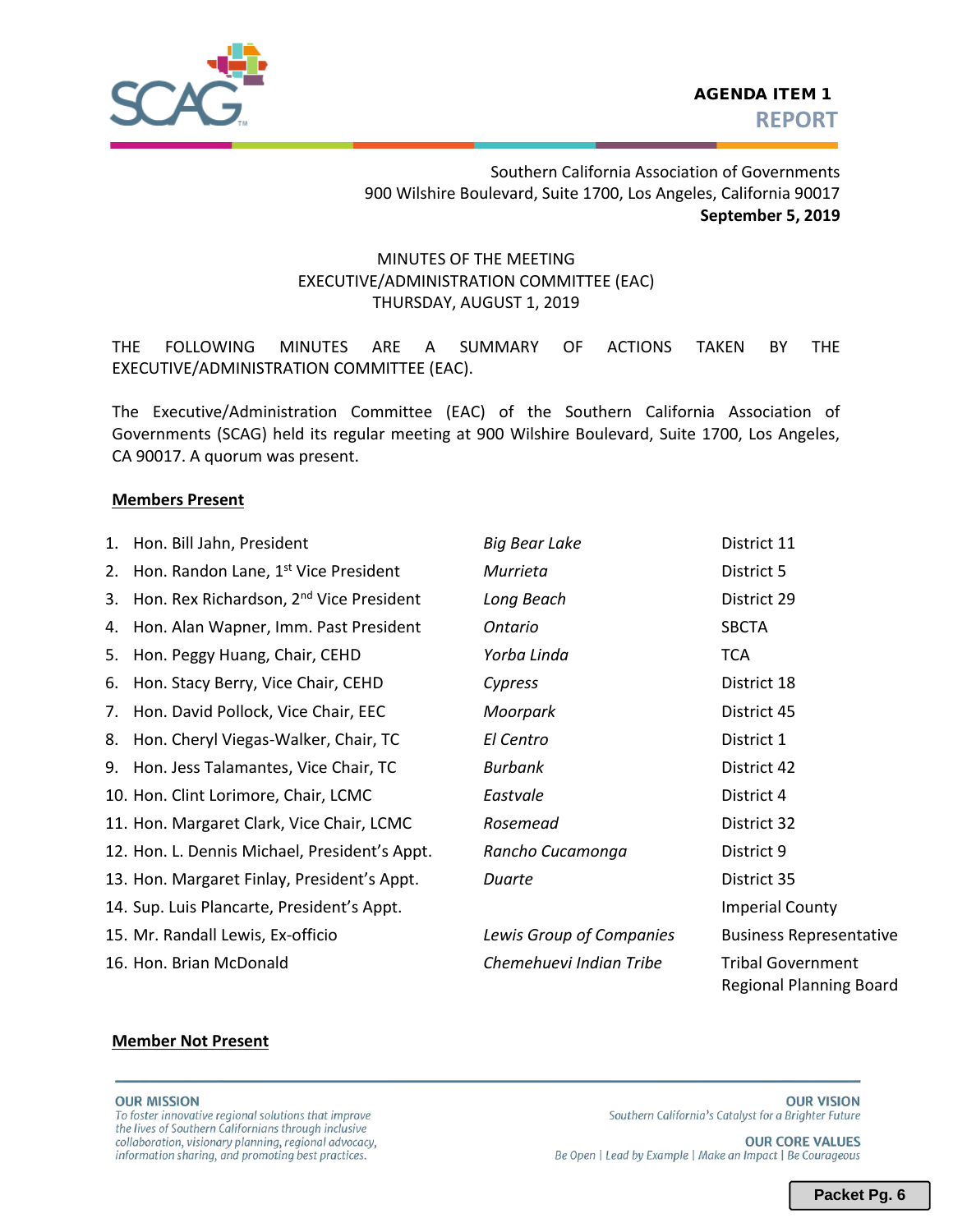# **REPORT**



- 1. Sup. Linda Parks, Chair, EEC Ventura County
- 2. Hon. Frank Navarro, President's Appt. *Colton* District 6

## **Staff Present**

Kome Ajise, Executive Director Darin Chidsey, Chief Operating Officer Debbie Dillon, Chief Strategy Officer Joann Africa, Chief Counsel/Director of Legal Services Sarah Jepson, Acting Director of Planning Basil Panas, Chief Financial Officer Art Yoon, Director of Policy and Public Affairs Julie Loats, Chief Information Officer Tess Rey-Chaput, Office of Regional Council Support

## **CALL TO ORDER AND PLEDGE OF ALLEGIANCE**

The Honorable Bill Jahn called the meeting to order at 9:00 a.m. and asked CEHD Chair Peggy Huang to lead the Pledge of Allegiance.

## **PUBLIC COMMENT PERIOD**

There was no public comment speaker.

President Jahn announced that after SCAG staff's extensive testing and working directly with the technical team of the electronic voting system provider for almost two (2) years now, SCAG has made a decision to use the Lumi voting system or the handheld voting devices for all RC and Policy Committee meetings as we are confident that the Lumi voting system will best support the agency. The decision was based on SCAG's unique voting needs and how its size of the RC and Policy Committees as well as the frequency of the meetings could not reliably be supported by the new software.

President Jahn personally thanked all for being an integral part of this process and for being accommodating and tolerant of the glitches experienced in the system during the meetings. He noted that the monitors could still be used to navigate the agenda.

## **REVIEW AND PRIORITIZE AGENDA ITEMS**

There was no prioritization of agenda items.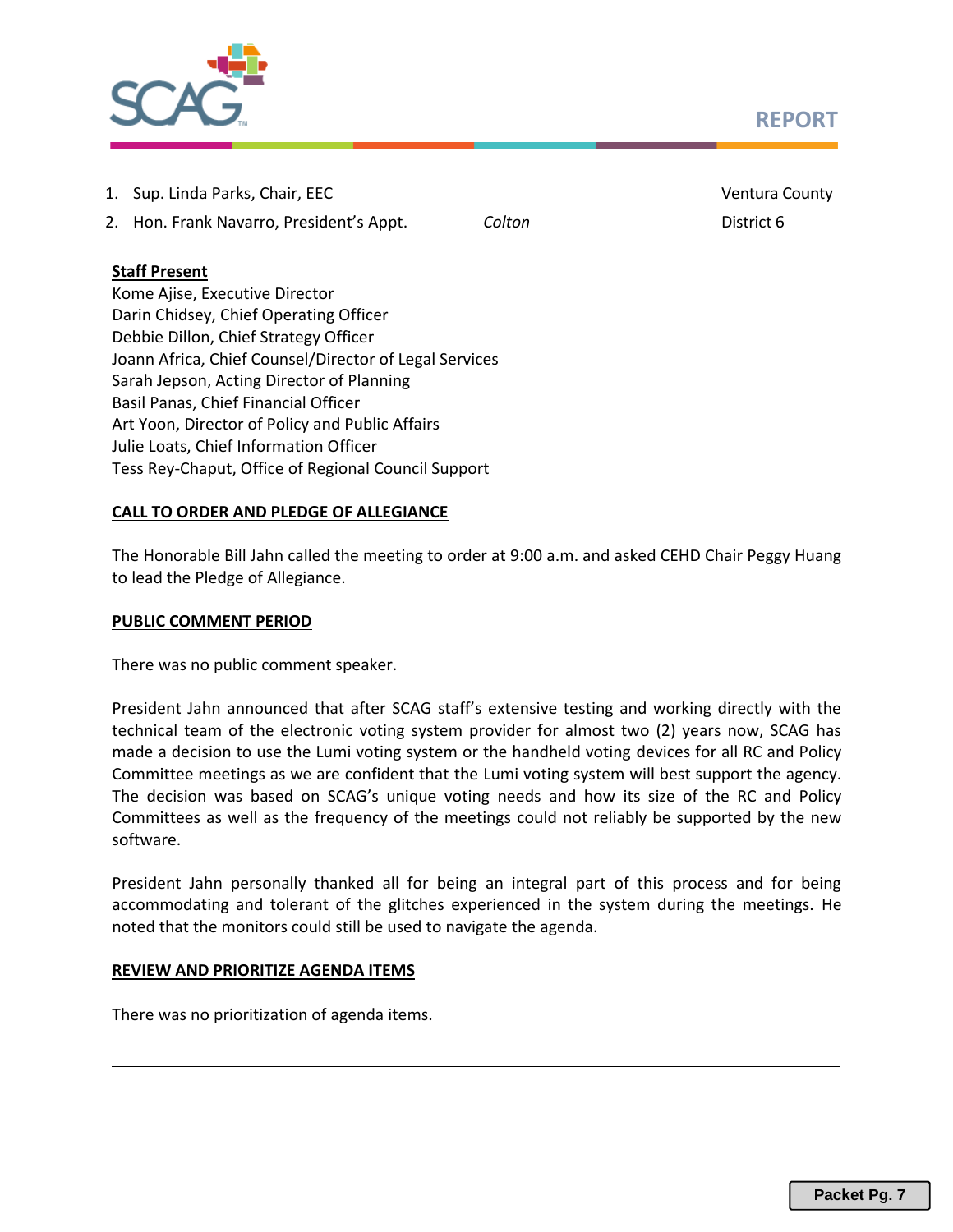

#### **DISCUSSION ITEM**

1. Caltrans Audits Final Corrective Action Plans

President Jahn introduced the item and asked Executive Director Kome Ajise to provide background information.

Mr. Ajise reported that SCAG submitted Corrective Action Plans to Caltrans which are currently under review by the department along with FHWA and FTA. In the interim, SCAG continues to make progress with i addressing the Caltrans audit findings. Mr. Ajise emphasized that while SCAG is committed to implementing these action plans, the agency accepts these findings because these corrective actions help SCAG to do better.

TC Chair Cheryl Walker asked a question about page 7 of the agenda packet which noted the status of recommendations being implemented and inquired as to when the remaining ICAP recommendations will be fully implemented. Executive Director Kome Ajise responded that in the next three (3) years, the remaining recommendations will be fully implemented. He also referenced the matrix on the staff report.

### **CONSENT CALENDAR**

#### **Action Item**

2. Agency Work Plan for Fiscal Year 2019-20

President Jahn introduced the item and asked Executive Director Kome Ajise to provide background information.

Mr. Ajise reported the Agency's Work Plan is consistent, structured and aligned with the Strategic Plan adopted by the Regional Council in 2018. While there are important plans to be developed this year such as Connect SoCal and the  $6<sup>th</sup>$  Cycle RHNA, he noted that there are also less tangible activities ensuring that SCAG continues to be the hub for technology and data and a workplace of choice to attract talent. Mr. Ajise stated that he developed three (3) key initiatives which are focused on staff development; building an agile technology infrastructure; and stakeholder engagement.

A MOTION was made (Finlay) to approve the agency's Work Plan for Fiscal Year 2019-20. Motion was SECONDED (Michael) and passed by the following votes:

**AYE/S:** Berry, Clark, Finlay, Huang, Jahn, McDonald, Michael, Plancarte, Pollock, Talamantes, Walker and Wapner (12)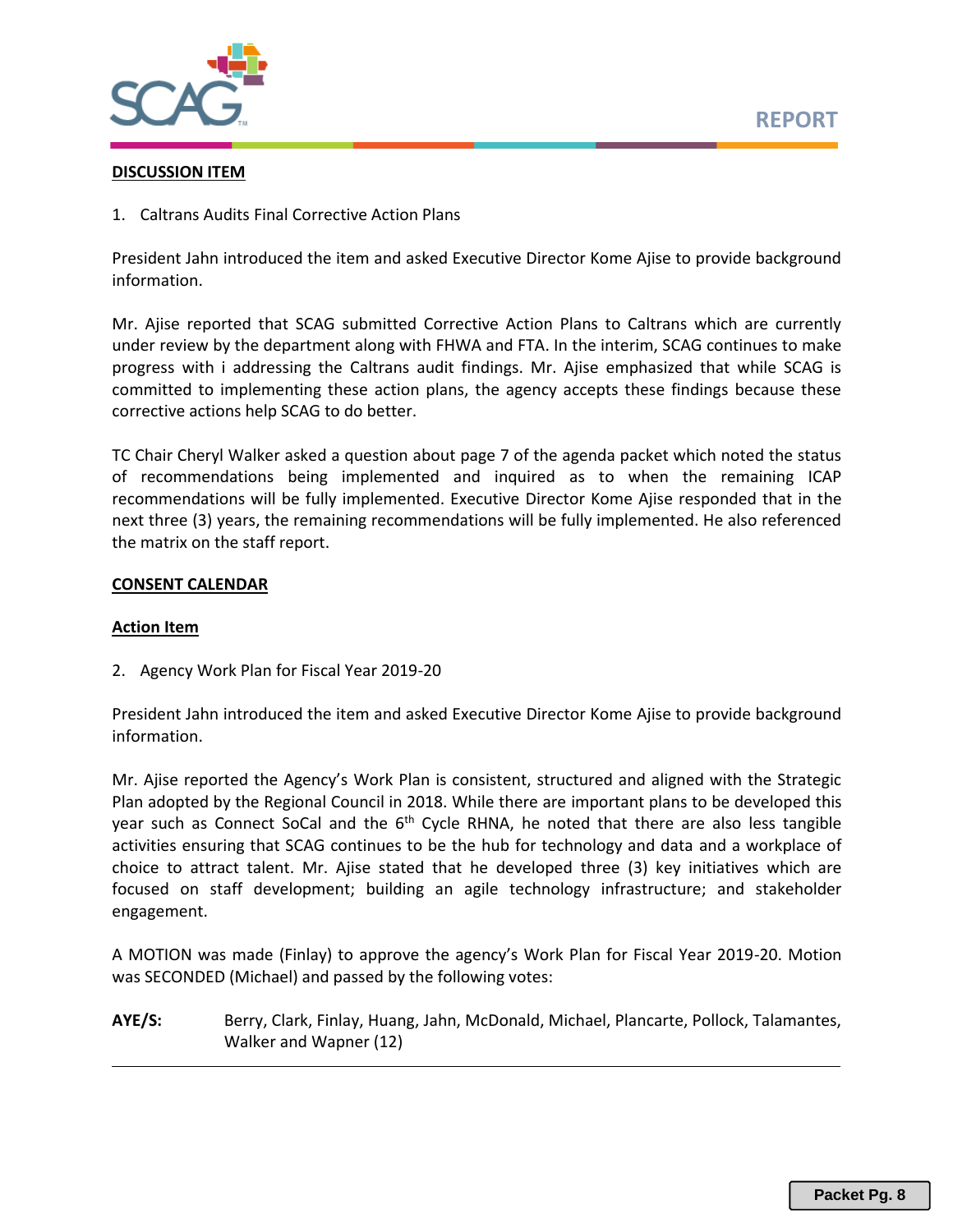

**NOE/S:** None (0)

**ABSTAIN:** None (0)

#### **Approval Items**

- 3. Minutes of the Meeting June 6, 2019
- 4. 2020 Meeting Schedule of the Regional Council and Policy Committees
- 5. SCAG Event Sponsorship Policy
- 6. SCAG Memberships and Sponsorships
- 7. SB 592 (Wiener) Housing Accountability Act
- 8. Amendment 1 to the Memorandum of Agreement for the Metropolitan Planning Organization Partners' Connect SoCal (RTP/SCS) Coordinator
- 9. Contracts \$200,000 or Greater: 19-029-C01, Los Angeles Union Station/Civic Center District Study

#### **Receive and File**

- 10. Purchase Orders \$5,000 \$199,999; Contracts \$25,000 \$199,999 and Amendments \$5,000 \$74,999
- 11. CFO Monthly Report

A MOTION was made (Walker) to approve the Consent Calendar Items  $3 - 9$ ; Receive and File 10 – 11. Motion was SECONDED (Pollock) and passed by the following votes:

- **AYE/S:** Berry, Clark, Finlay, Huang, Jahn, Michael, Plancarte, Pollock, Talamantes, Walker and Wapner (11)
- **NOE/S:** None (0)

**ABSTAIN:** McDonald (1)

#### **PRESIDENT'S REPORT**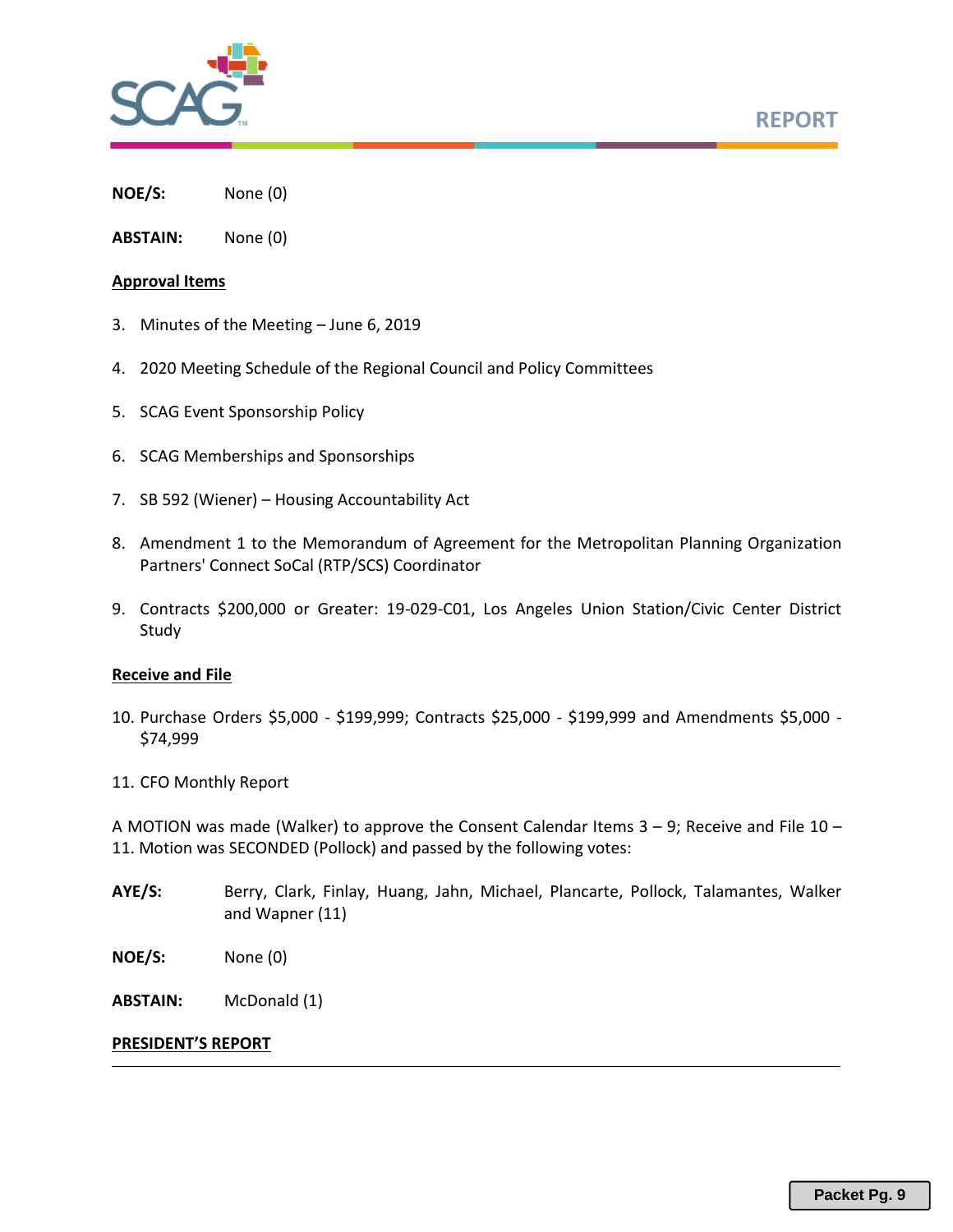

President Jahn expressed appreciation for the EAC members for attending the recently-held retreat, July 18 – 19, 2019, at Big Bear Lake. He thanked Steve PonTell, National CORE; and Randall Lewis who led an informative and thoughtful session on Housing. The highlights of the retreat included a discussion on the 2019-20 Year Outlook and Strategic Initiatives, 2020 Connect SoCal,  $6<sup>th</sup>$  Cycle RHNA as well as state funding opportunities. President Jahn stated there were discussions on how SCAG can plan an effective and essential role in assisting member jurisdictions with addressing the challenges to housing production to keep the Southern California economy thriving. Given the magnitude of the housing crisis in the region, President Jahn stated the members exchanged various ideas on SCAG's role beyond RHNA.

TC Chair Cheryl Walker reported that the structure of the retreat worked very well and gave all participants an opportunity to discuss housing issues and RHNA process.

Councilmember Margaret Finlay stated she learned a lot and expressed appreciation for Steve PonTell and Randall Lewis who led the discussion regarding housing. She also thanked President Jahn for welcoming the members to Big Bear Lake.

Immediate Past President Alan Wapner also stated the retreat went very well and commented that it was beneficial listening to everyone's perspective regarding housing and learning from each other's city experiences.

## **EXECUTIVE DIRECTOR'S REPORT**

Executive Director Kome Ajise commended President Jahn for hosting the EAC Retreat specifically focusing on housing. One of the outcomes of the Retreat is to think 'Beyond RHNA.' Although a state-mandated process, SCAG will need to seriously think on how to help the cities build houses beyond the RHNA numbers. He thanked Steve PonTell and Randall Lewis for leading the housing discussion.

Mr. Ajise reported he held Listening Sessions with all full-time SCAG staff in groups of ten (10). The goal is to receive feedback from staff and will compile the outcomes of those discussions.

Mr. Ajise also reported the RHNA Public Hearings have been noticed. The schedule and details of the Public Hearing meeting dates, times and locations are available on the SCAG website <http://www.scag.ca.gov/programs/pages/housing.aspx>and the back of the room. Mr. Ajise stated he is looking forward to public engagement.

**FUTURE AGENDA ITEM/S**  None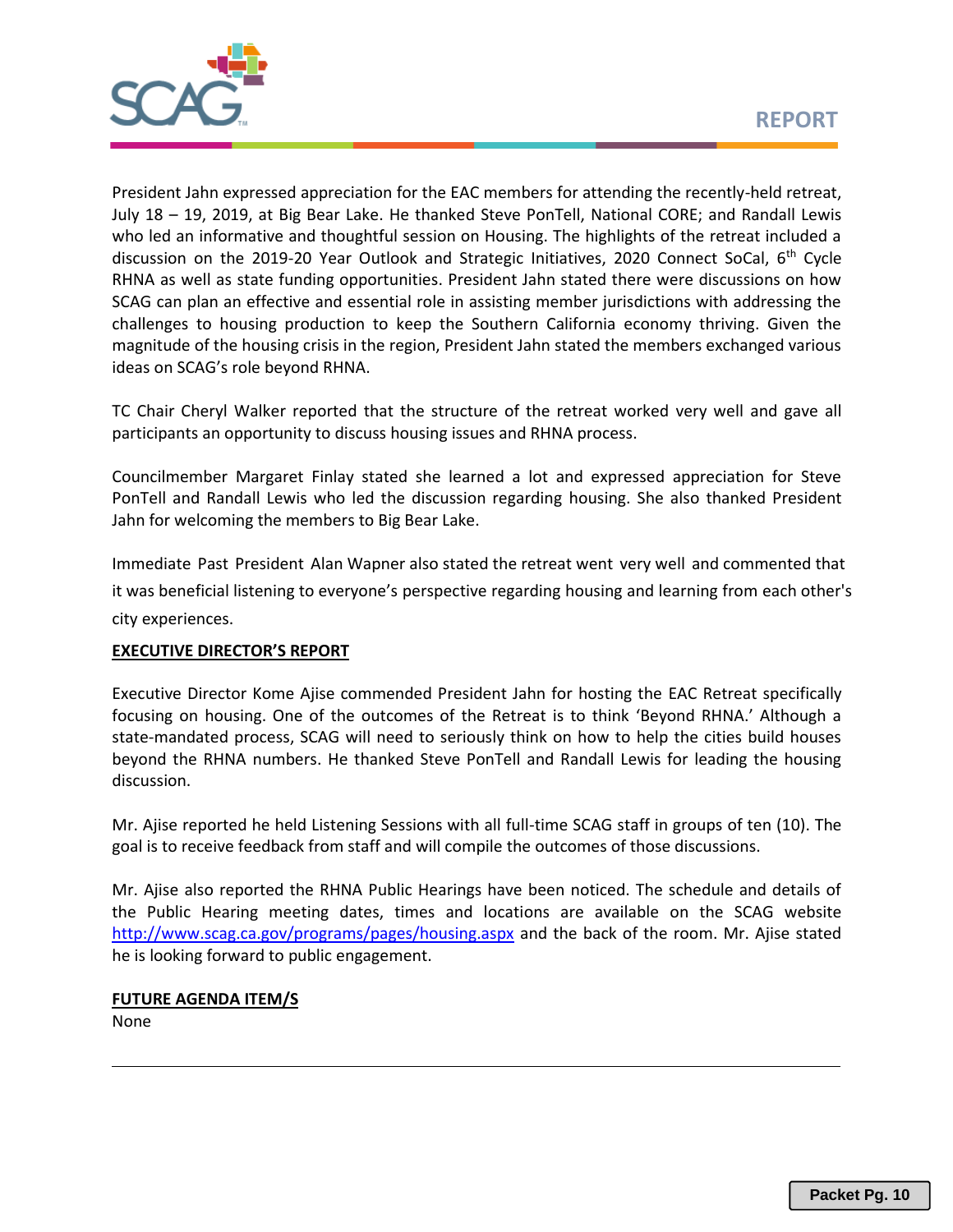

#### **ANNOUNCEMENT/S**

None

 *`* 

#### **ADJOURNMENT**

There being no further business, President Jahn adjourned the meeting at 9:25AM in memory of The Honorable Kay Sandra Ceniceros, former SCAG President 1985-86 and Riverside County's first female Supervisor.

> [MINUTES ARE UNOFFICAL UNTIL APPROVED BY THE EAC] //